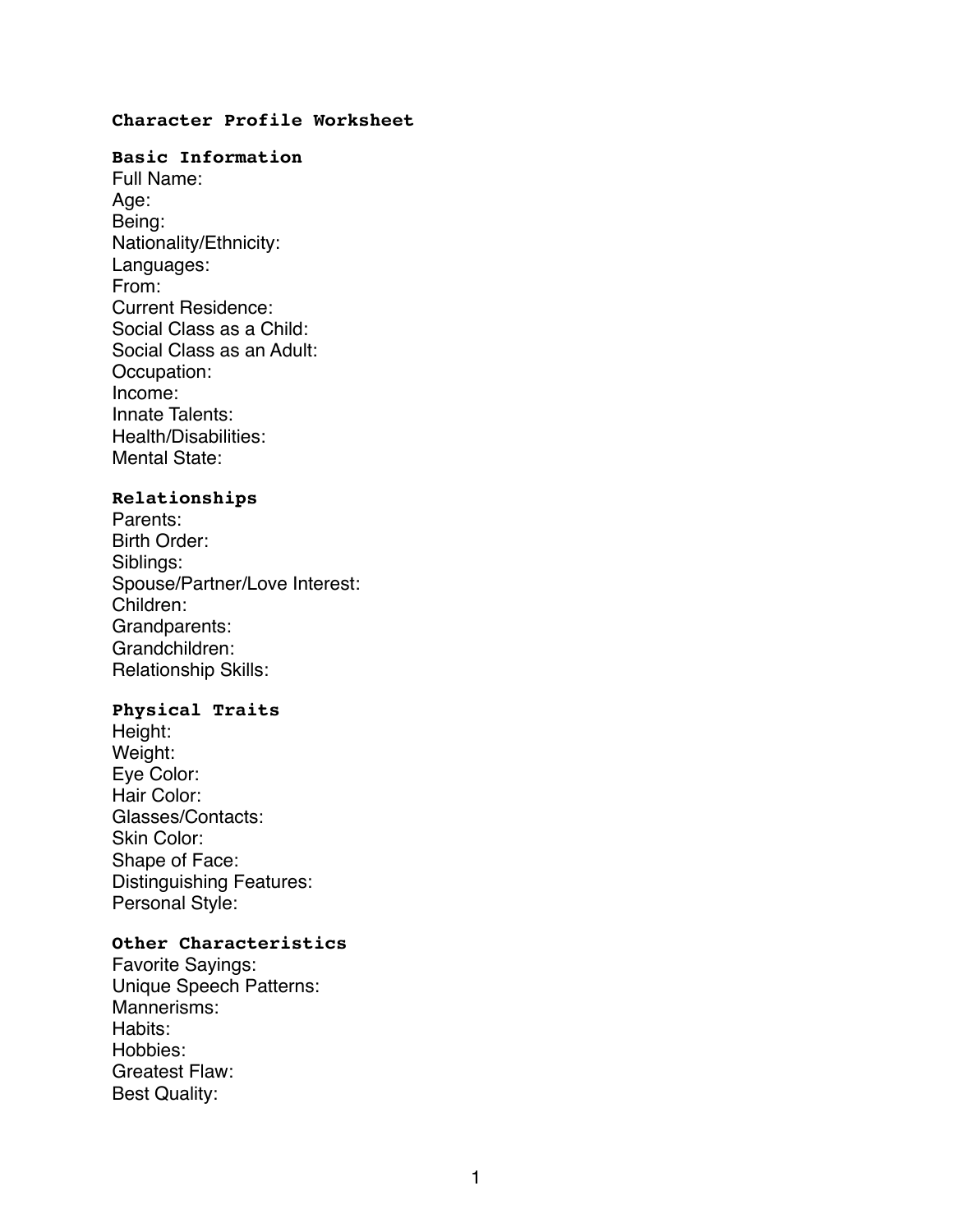# **Spiritual Life**

Spiritual Beliefs: Beliefs of the Culture Around Them: Is religion or spirituality a part of this character's life?

# **Intellectual/Personality Attributes**

Educational Background: Intelligence Level: Learning Experiences: Character's Short Term Goals: Character's Long Term Goals: Self-Perception: How Character Thinks Others See Them: Self Confidence: Alignment (good, evil, lawful, neutral, chaotic): Extrovert (energized by people)/Introvert (exhausted by people): Sensing (relies on 5 senses)/Intuiting (goes with gut feeling): Thinking(relies on logic)/Feeling (goes with feelings): Judging (planner)/Perceiving (more spontaneous):

#### **Emotional Traits**

Strengths/Weaknesses: How does the character deal with anger? Sadness? Conflict? Change? Loss? Joy? What does the character want out of life? What would the character like to change in his or her life? What motivates this character? What frightens this character? What would most embarrass this character? What makes this character happy? Is the character judgmental of others? Stingy or generous? Polite or rude?

# **Story Involvement**

Character's role in the novel: Scene where the character first appears: Relationships with other characters:

What does this character want? What misbelief is standing in their way? How is this character different at the end of the novel?